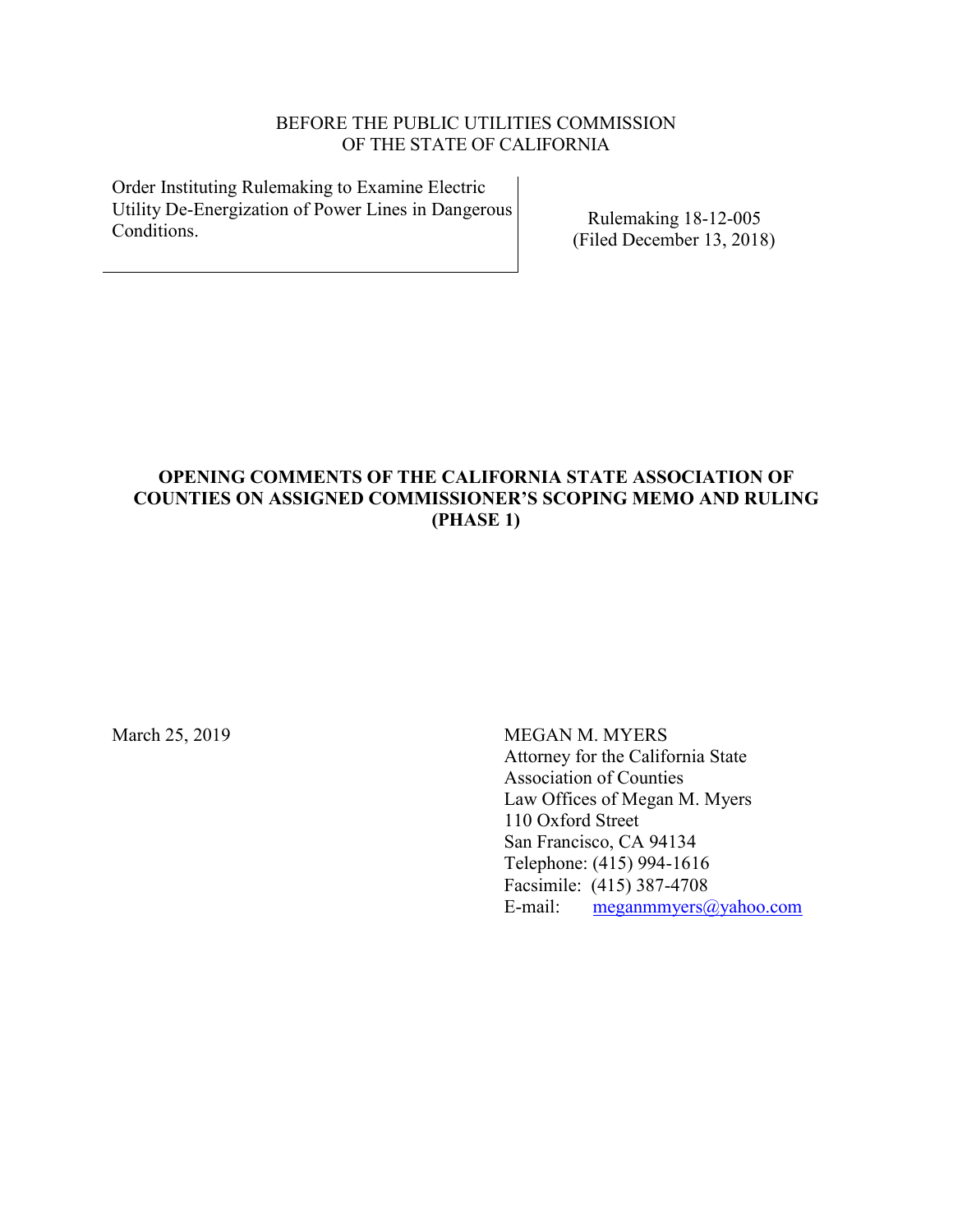#### BEFORE THE PUBLIC UTILITIES COMMISSION OF THE STATE OF CALIFORNIA

Order Instituting Rulemaking to Examine Electric Utility De-Energization of Power Lines in Dangerous **Conditions** 

Rulemaking 18-12-005 (Filed December 13, 2018)

# **OPENING COMMENTS OF THE CALIFORNIA STATE ASSOCIATION OF COUNTIES ON ASSIGNED COMMISSIONER'S SCOPING MEMO AND RULING (PHASE 1)**

The California State Association of Counties (CSAC) respectfully submits these Opening Comments on Assigned Commissioner's Scoping Memo and Ruling (Phase 1), issued in this Rulemaking (R.) 18-12-005 (De-Energization) on March 8, 2019 (Phase 1 Scoping Memo). CSAC was granted party status in this proceeding on March 18, 2019. These Opening Comments are timely filed and served pursuant to the Commission's Rules of Practice and Procedure and the Phase 1 Scoping Memo.

## **I. BACKGROUND ON CSAC**

CSAC is a nonprofit mutual benefit corporation under the California Nonprofit Mutual Benefit Corporation Law. CSAC is a lobbying, advocacy and service organization which represents all 58 counties of the State of California. CSAC is focused on advancing the vital public interest in effective, efficient and responsive local government. CSAC, under the name of the County Boards of Supervisors Association of California began meeting in 1895 and was later renamed CSAC in 1991 and is based in Sacramento, California. CSAC's long-term objective is to significantly improve the fiscal health of all California counties so they can adequately meet the demand for vital public programs and services.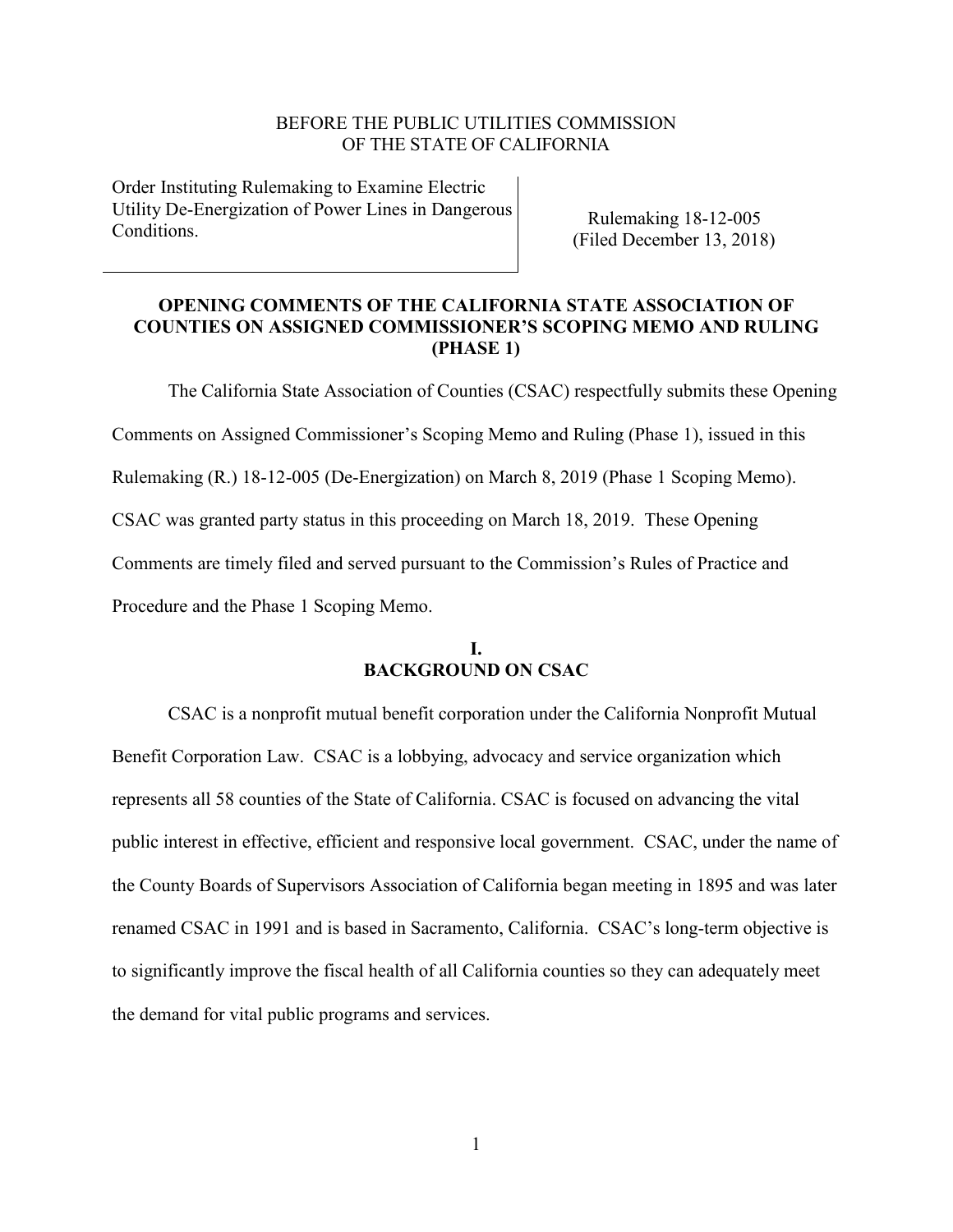**II.**

# **CSAC'S RESPONSES TO QUESTIONS POSED IN THE PHASE 1 SCOPING MEMO**

The Scoping Memo requests responses from parties to several questions regarding the issues within Phase 1 of this proceeding. In addition, the Phase 1 Staff Proposal, attached as Appendix A to the Scoping Memo (Phase 1 Staff Proposal) sets forth the Safety and Enforcement Division's (SED's) recommendations in response to these questions. Below, CSAC provides its responses to the questions and the positions taken in the Phase 1 Staff Proposal.

# **1. Updates to Resolution ESRB-8;**

**a. What, if any, updates or modifications should be made to Resolution ESRB-8 to ensure that, should de-energization become necessary during the 2019 wildfire season, de-energization is undertaken as efficiently and safely as possible?**

CSAC does not have a response to this question at this time, but reserves the right to

respond in Reply Comments.

# **2. Notification and communication to the public (including vulnerable populations), local governments, critical facilities, and emergency/first responders;**

# **a. What are the best ways to notify the aforementioned parties of a planned deenergization event and when power will be restored in the event of deenergization?**

The Phase 1 Staff Proposal states that the investor-owned utilities (IOUs) "will be

responsible for contacting local public safety officials in impacted jurisdictions prior to a de-

energization event and must utilize all available means to communicate a de-energization

event."<sup>1</sup> The Phase 1 Staff Proposal requires that these contacts, at a minimum, including local

and County public safety notification points and primary 24-hour contact points, secondary

contacts and tertiary contacts.<sup>2</sup> The proposal further requires the IOUs to update these lists

2 *Id.*

<sup>&</sup>lt;sup>1</sup> Phase 1 Staff Proposal, at p. 1.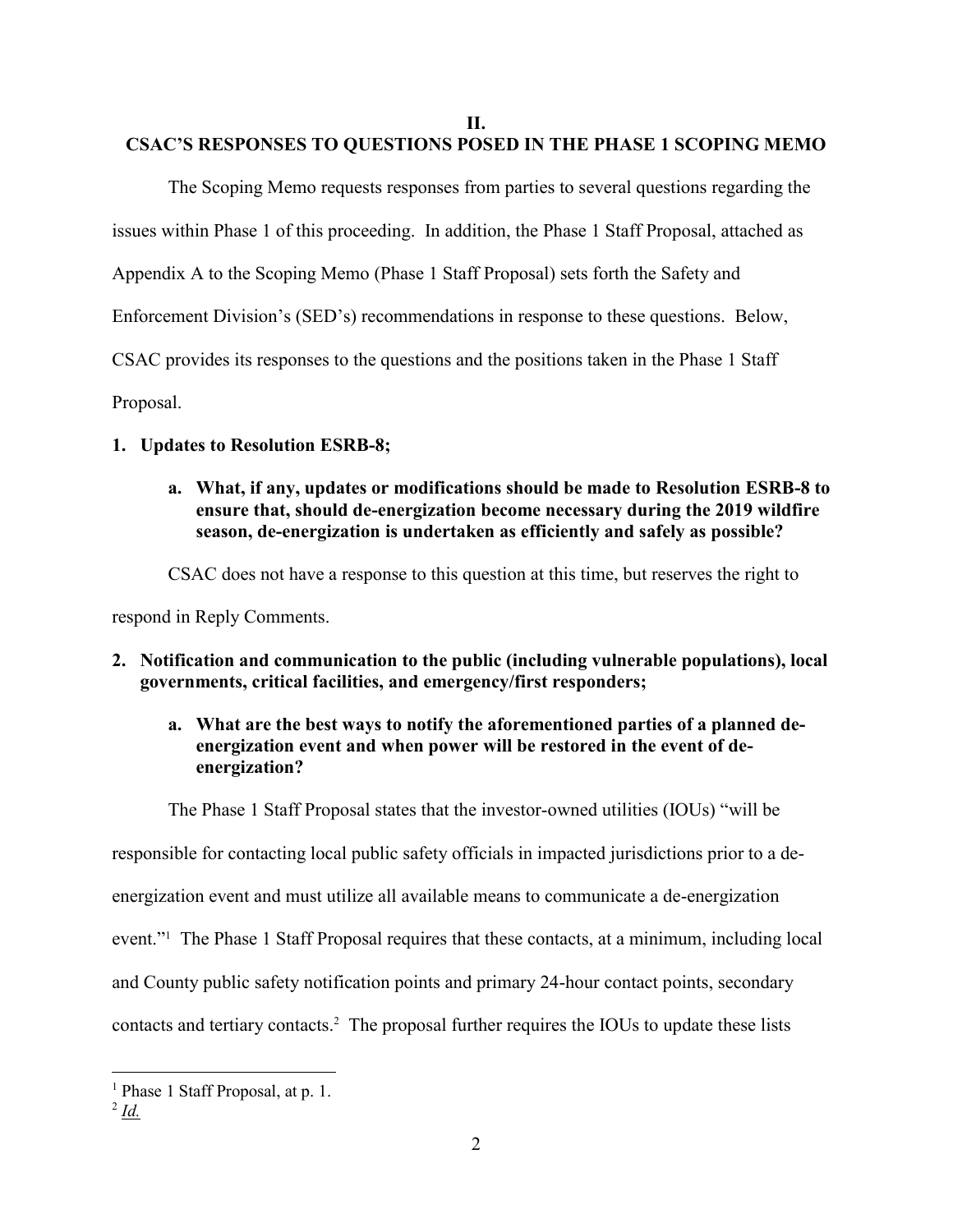annually and all notifications must be sent concurrently to the California Government's Office of Emergency Services, the California Public Utilities Commission, and CALFIRE.<sup>3</sup>

CSAC supports using the Phase 1 Staff Proposal's position as a starting point on this issue and that it should be expanded in several ways. First, the contact list must include the County's Office of Emergency Services (OES), Emergency Management Agency (EMA), Department of Public Health, Fire Service and Law Enforcement agencies, at a minimum. In large dense, urban areas there may be 50-70 or more of these types of agencies and each agency should receive its own notification. In addition, CSAC recommends that the IOU contact the County OES and its cooperators in such a way that allows for a coordinated response from all necessary County cooperators. Notifications should also go to the Operational Areas affected and the California OES Warning Center simultaneously and neighboring Operational Areas can be alerted by the Warning Center. CSAC supports the contentions made by the County of Mendocino, the County of Napa and the County of Sonoma (the Counties) in their Comments on this Order Instituting Rulemaking (OIR) that "[l]ocal governments will generally have more accurate information about their residents' needs, and will have more experience providing emergency notifications…" 4

Second, CSAC agrees with the actions described in the Comments of the County of San Diego OES on this OIR wherein it set forth 10 actions that "should be required of utilities in deenergization events so that local governments are properly informed and ready to perform the necessary emergency management functions."<sup>5</sup> These actions include, but are not limited to requirements that county authorities be the primary and first point of notification about a pending/upcoming de-energization, advance notice be given to county authorities, and advance

 $\overline{a}$ 3 *Id.*

 $4\overline{O}$  Opening Comments of the Counties on OIR, at p. 6.

<sup>5</sup> Opening Comments of County of San Diego OES on OIR, at p. 3.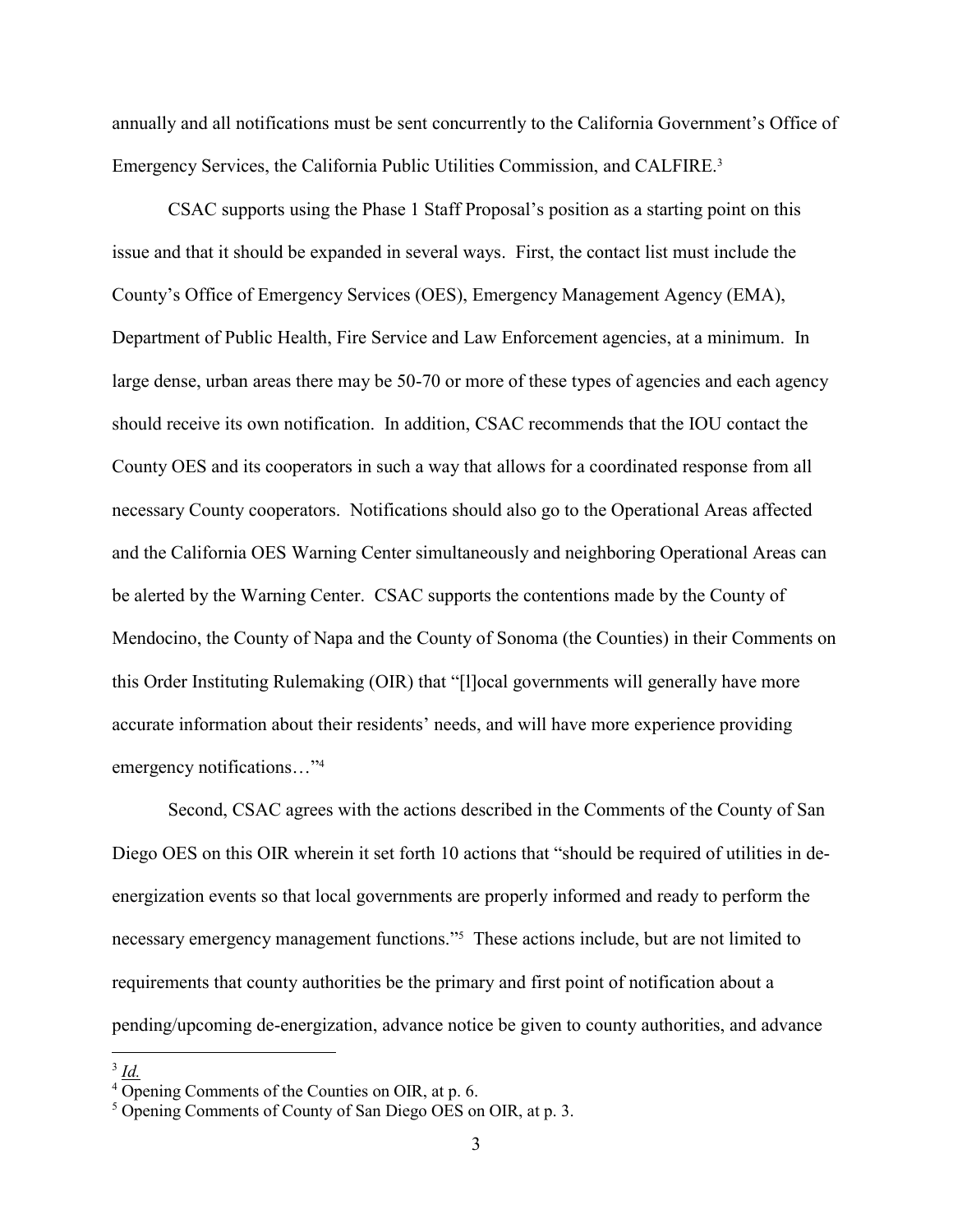notice of de-energization be given to critical infrastructure, such as schools, water treatment facilities, hospitals, and dispatch centers.<sup>6</sup>

#### **i. How far in advance (and in what order of priority) should the aforementioned parties be notified of an upcoming de-energization event?**

CSAC recommends that notification of an anticipated de-energization event be given as early as possible with priority notification going to the County OES and critical infrastructure partners. Ideally, IOUs should provide notice of de-energization events at the beginning of the IOU's de-energization planning cycle. Furthermore, early communication between the IOU and local governments and first responders, and effective protocols for how to coordinate during a PSPS event, will minimize disruptions to these critical functions when power lines need to be deenergized.

In addition, the Commission should consider the concept that notification should occur in steps or phases. For example, notice of a Public Safety Power Shutoff (PSPS) would occur seven days before the event. Thereafter, notification of the threat of a PSPS would occur 72 hours before the event, again at 48 hours if the threat continues. At 24 hours, a warning should be issued that the threat of a PSPS is likely or imminent. A PSPS warning would occur 12 hours before the event and a PSPS activation would occur during the event. Weather patterns normally become indicative of high wind/low humidity conditions about seven days out and as the critical period approaches, the forecast becomes more accurate as to timing and intensity at about the 48 to 72-hour period. Finally, about 12 hours before the PSPS the forecast is highly accurate. At a minimum, two hours prior to the PSPS, a warning should be issued to allow local agencies to prepare and stage resources, active their Emergency Operations Center (EOC) and notify the public with warnings about their safety.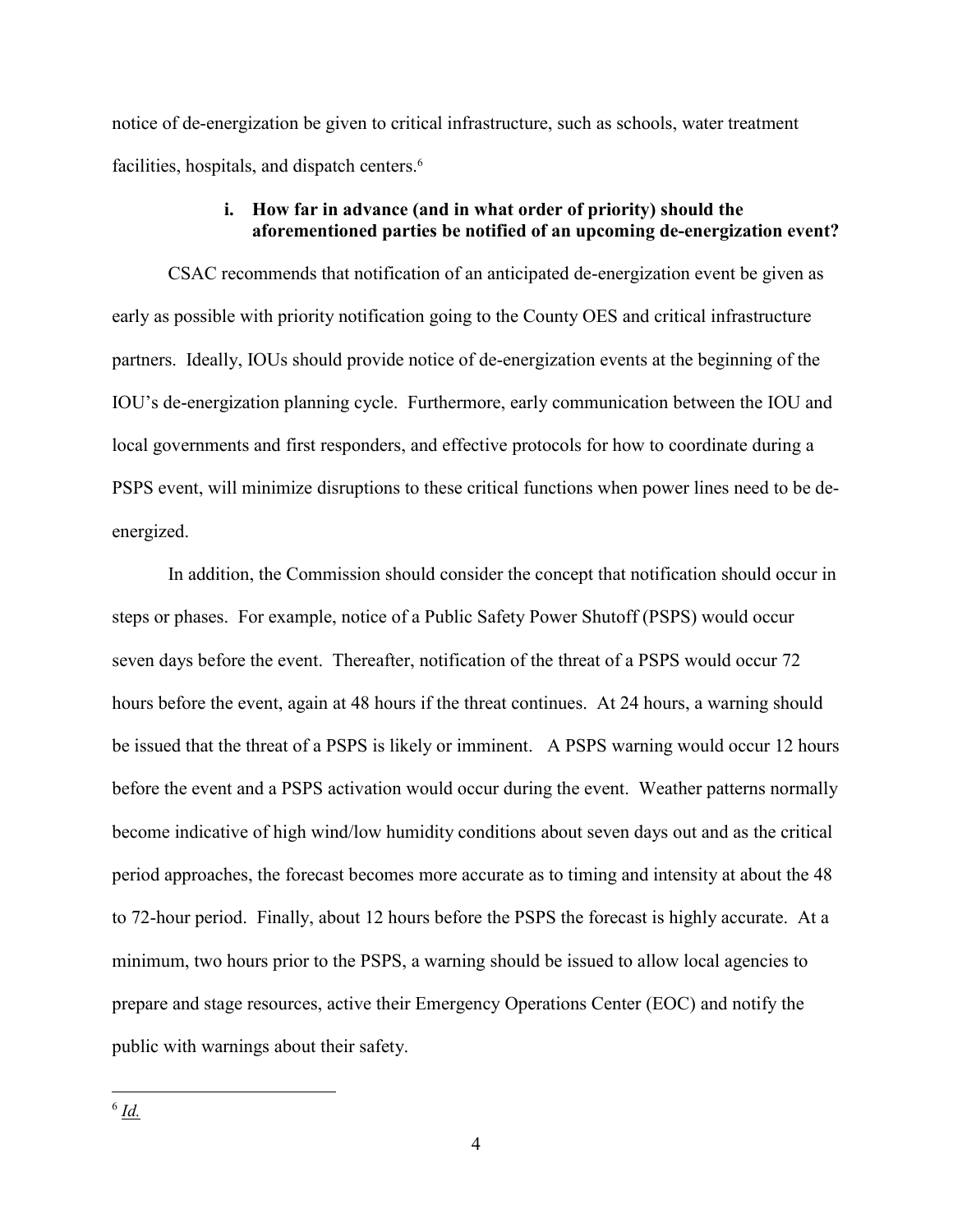There should be a series of progressively more accurate and detailed notifications occurring across a timeline to the critical event. Furthermore, rural residents and farms are dependent on IOUs for water pumps and must be informed in as much time as possible in advance so that they can build gravity backup water storage or generators for power. This is a major concern for rural residents who may otherwise be able to protect their property if they had power to their wells.

#### **ii. What information should be conveyed about an upcoming deenergization event?**

All available information related to a de-energization event should be conveyed so local Emergency Managers can formulate the proper response. This information should include, but is not limited to, the following: (1) the reason for proposed outage or event triggering the deenergization, (2) trigger points for outage, (3) area of proposed outage, (4) anticipated length of outage, (5) number of residents affected (6) estimated de-energizing start date and time, (7) restoration date and time and (8) estimated time to re-energize the off-line grid. There should also be daily morning and evening briefings or status updates. Effective communication about the duration of a de-energization event is critical because as noted by the Counties in their Comments on the OIR "[t]he length of a PSPS event will almost always exceed the battery backup capabilities of cell towers and generators, which increases public safety risks for both residents and first responders." 7

Furthermore, the notification list should include additional partners such as EMAs, Medical Alert Centers (EMS Networks), transportation agencies, non-public safety government leaders and elected officials. There should be an opportunity for government agencies that are impacted by a PSPS to have a method to enroll in the IOU's PSPS outage notification system. It

<sup>7</sup> Opening Comments of the Counties on OIR, at pp. 6-7.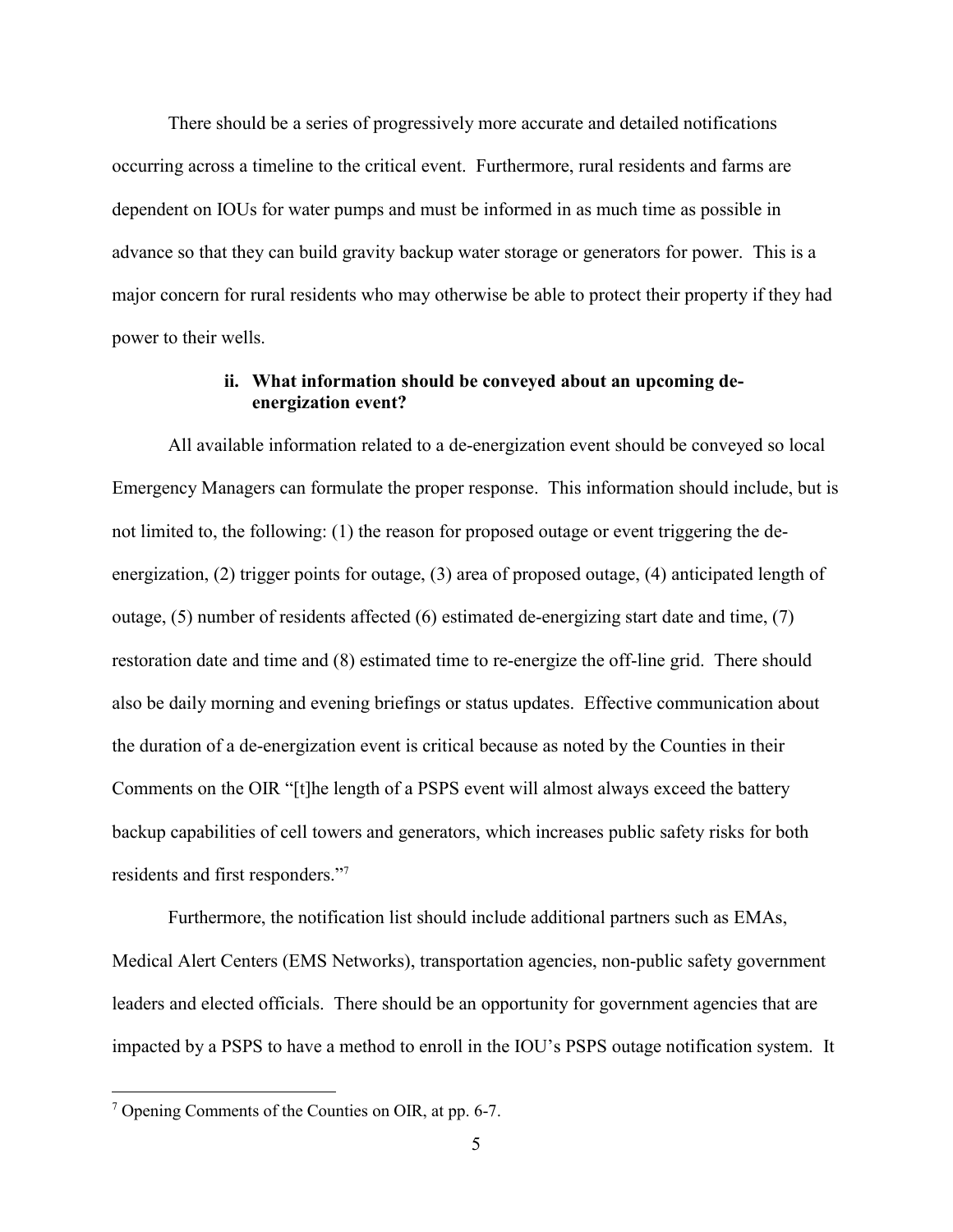is extremely helpful if the IOU provides the government partners a set of Outage Maps that corresponds to the services areas which are expected to be deenergized. This allows the agency to pre-plan for critical infrastructure which may be impacted.

As for Medical Baseline customers, a challenge for EMAs is resolving overlapping registries; an individual medically dependent on power can exist on several local, state and federal lists, and on the IOU's too. Deconflicting these lists in real-time during an emergency is labor intensive.

Lastly, the information provided by the IOUs should include safety messages. For example, these would include messages such as not to use elevators; power down machines that could be harmful if in use during a power shutdown; do not use a barbeque indoors to cook or heat; charge your cell phone, wheel chair, or other devices that have batteries; and backup data files to backup systems.

#### **iii. Who should be responsible for notifying affected customers/populations? Should the utilities be solely responsible, or should other parties such as local governments have a responsibility in communicating these events?**

CSAC supports the Phase 1 Staff Proposal which states that the "IOUs should retain the responsibility for notifying impacted jurisdictions of de-energization events …" <sup>8</sup> Customer notification is a direct responsibility of the IOU. In addition, CSAC recommends that the IOUs provide message language to the local OES so it can use its Emergency Notification System and all Social Media presence to augment the IOU's message. Messaging should also be coordinated and translations required as per State guidance. Lastly, a Memorandum of Understanding (MOU) should be developed if local governments are to effectively assist the IOUs.

<sup>8</sup> Phase 1 Staff Proposal, at p. 3.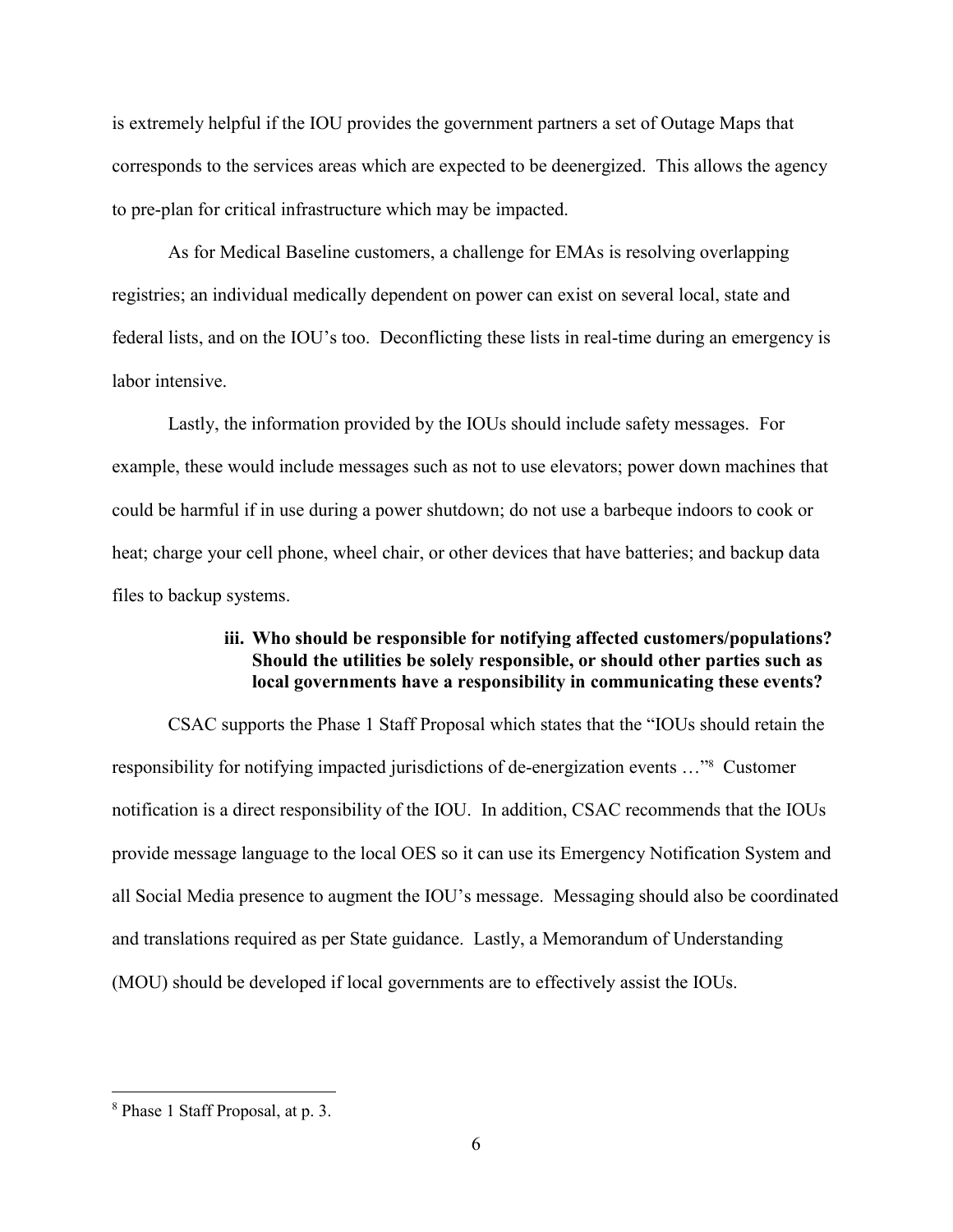# **iv. What systems should be used for notification of customers (for example, the Standardized Emergency Management System framework, reverse 9- 1-1,** *etc.***)?**

CSAC asserts that alerts and warnings must be disseminated through as many formats and channels as possible and should be communicated using available technologies and meeting the minimum standards of the State Alert and Warning Guidance. IOUs should utilize all available formats to notify customers. This includes partnering with the local OES as they have more robust notification systems to reach the local populace, such as Reverse 9-1-1-, Wireless Emergency Alerts (WEA), Emergency Alert System (EAS), Nixle, Nextdoor, and social media. Lastly, these notifications should use common nomenclature.

People receive their information today in a variety of formats, there is no single tool that reaches everyone. Often the same event that triggered the PSPS also disrupts the power supply which then impacts cellular systems, internet providers, and land-lines. There is a tendency to consider PSPS as a local event which impacts only a small portion of the Operational Area at a time, but the consequences often travel far beyond the boundaries of the event. As such, PSPS activations should utilize broadcast media too.

#### **b. How should 'vulnerable populations' be defined and identified?**

CSAC supports the Phase 1 Staff Proposal's definition of "vulnerable populations" which identifies those individuals who are or have the following: (1) physical, developmental or intellectual disabilities; (2) chronic conditions or injuries; (3) limited English proficiency; (4) elderly; (5) children; (6) low income, homeless and/or transportation disadvantaged; and (7) pregnant women.<sup>9</sup> Identification should be handled by the local Public Health Departments and by the IOU's programs for the medically fragile.

<sup>9</sup> Phase 1 Staff Proposal, at pp. 3-4.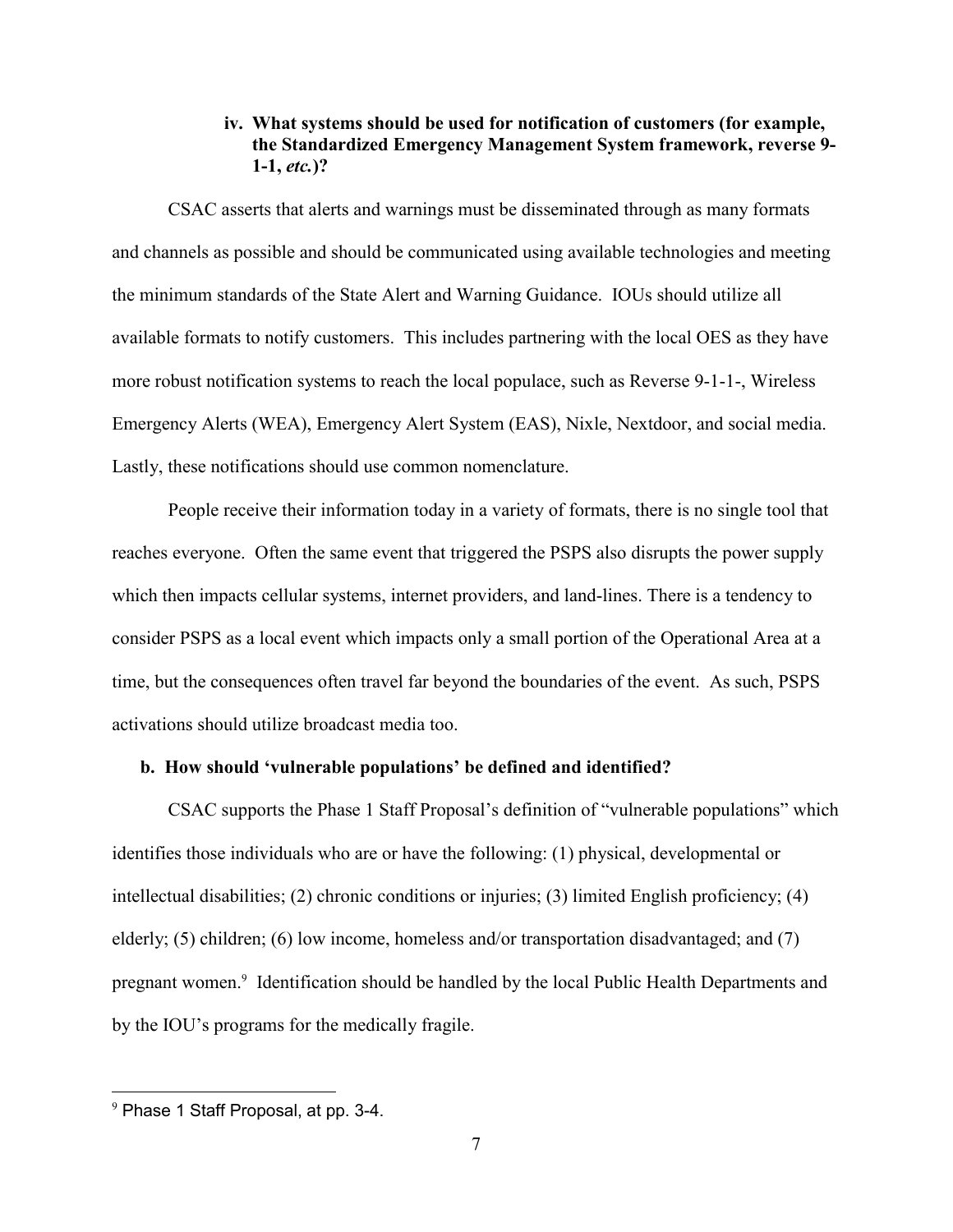CSAC asserts that the list identified in the Phase 1 Staff Proposal is a fairly inclusive list, but the reality is that any sub-set of the population that as a result of their personal circumstances, suffers a disproportionate amount of impact from a PSPS event, is a "vulnerable population." Furthermore, the IOUs should have a plan for de-energizations that impact vulnerable populations which should include assistance from local jurisdictions, but should be the utilities' plan to implement. For vulnerable populations, the work of ensuring proper notice has to begin long before a PSPS event occurs. The IOU must have an accurate list of vulnerable customers.

## **i. Is a list of Medical Baseline customers sufficient, and if not, how should the utilities identify vulnerable populations?**

CSAC believes that the list of Medical Baseline customers is not sufficient and must include all vulnerable populations as noted in the Phase 1 Staff Proposal for several reasons. 10 Medical Baseline does not identify individuals who have recently become vulnerable or have recently moved to the area. Medical Baseline is also problematic because that program is significantly under-enrolled. Self-registration acts as a barrier to people who, as noted by the Counties, "have limited English language capabilities, cognitive issues or severe physical impairments, sensory disabilities, medication or other substance impairment, and psychosocial instability." 11

The IOUs need a much stronger and robust response to critical care customers. PSPS outages can occur for much longer periods than traditional outage scenarios, and this can exceed the standby power capabilities of Medical Baseline customers. More pre-planning and standby power solutions are necessary to protect this population. Furthermore, Southern California

<sup>10</sup> Phase 1 Staff Proposal, at p. 4.

<sup>&</sup>lt;sup>11</sup> Opening Comments of the Counties on OIR, at p. 7.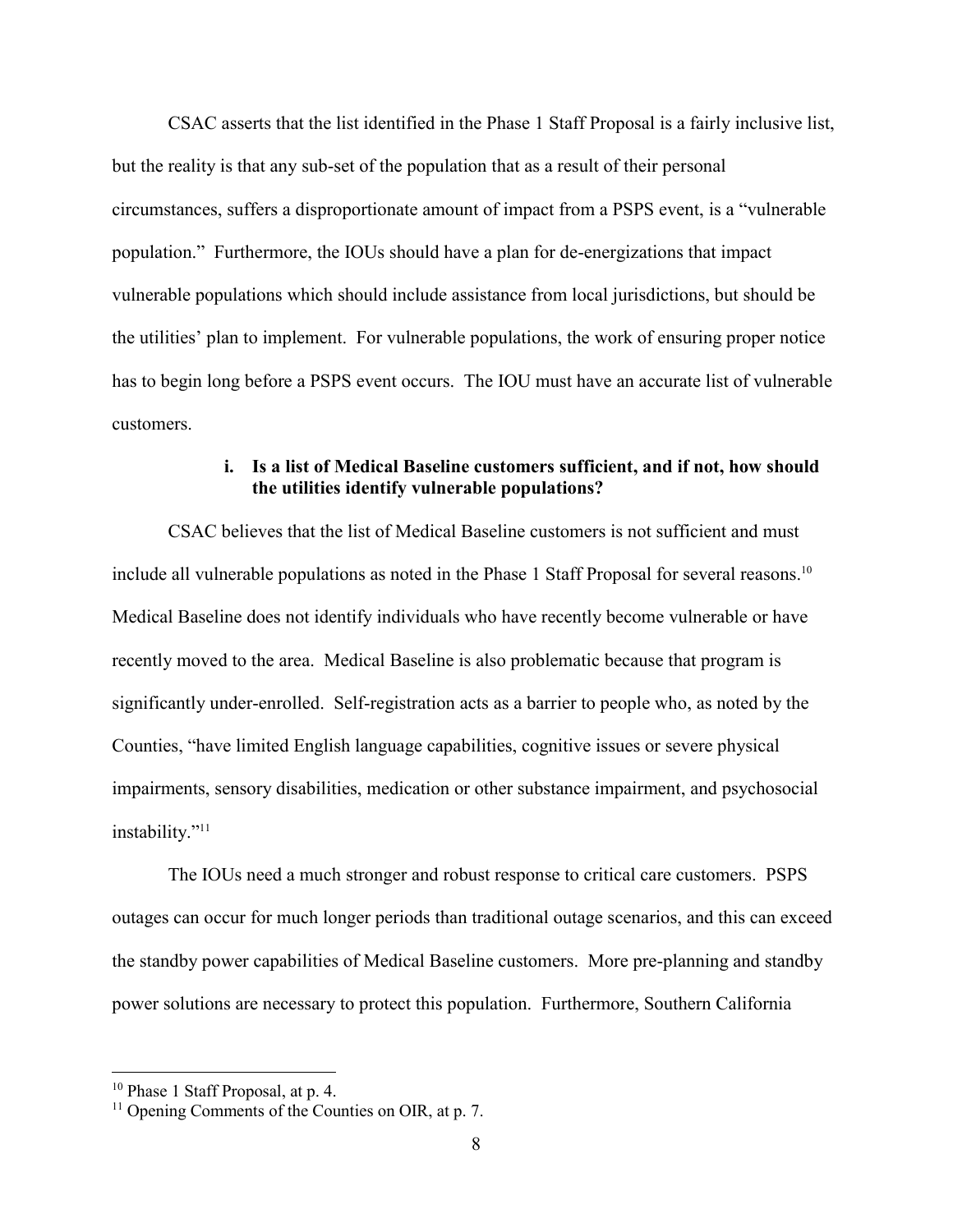Edison (SCE) also uses two terms "Medical Baseline" and "Critical Care" and further definition of these two terms is required.

Lastly, IOUs should identify vulnerable populations through contacting the County Public Health agencies, County Departments of Human Assistance, Child Family and Adult Services and Health Services.

#### **c. How should critical facilities be defined and identified?**

In general, CSAC supports the Phase 1 Staff Proposal which identifies critical facilities as: (1) police stations, (2) fire stations, (3) EOCs, (4) medical facilities, (5) schools and day care centers, (6) public and private utility facilities vital to maintaining or restoring normal services, (7) drinking water and wastewater treatment plants and (8) communication carrier infrastructure.<sup>12</sup> However, CSAC recommends that the Commission also consider the Federal Emergency Management Agency (FEMA) definition of critical facilities which is slightly broader. Most jurisdictions know which of their facilities are critical to maintain government function which is why outage maps are important. With these maps, local governments can identify critical infrastructure impacts and plan for standby power and alternative service delivery models.

Lastly, CSAC recommends that the Commission consider adding to its definition of medical facilities to include dialysis centers, surgical centers, hospitals, and lock down facilities. The Commission should also include pump stations to the definition of drinking water and wastewater treatment plants. Finally, the Commission should add fueling facilities and hazardous material operating facilities such as refineries and chemical production facilities to its list of critical facilities.

<sup>12</sup> Phase 1 Staff Proposal, at p. 4.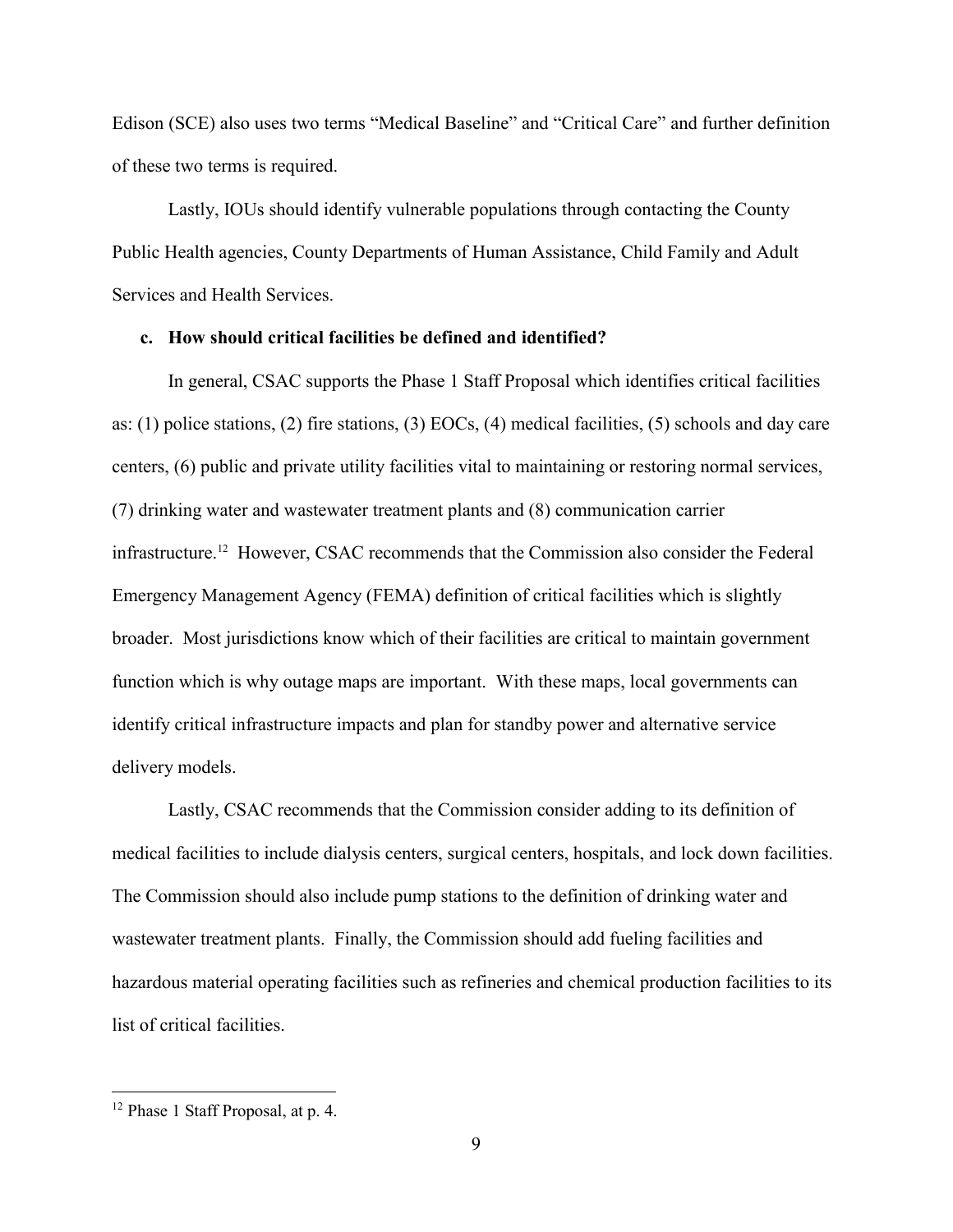#### **d. How should first responders/emergency responders be defined and identified?**

CSAC supports the Phase 1 Staff Proposal's definition and identification of first responders/emergency responders except that EMAs and public works should be included in the definition of emergency response providers.

## **i. Should water utilities and communication companies be defined as first responders?**

CSAC's position is that public utilities and communication companies while not defined as first responders are relied upon by first responders to provide critical fire flow water, critical cell and internet services so first response agencies can notify the public with emergency information and the public can contact first responders with 911 emergency information. Failure of a waste water system because of loss of power could create an environmental hazard if they have a loss of power to lift stations and treatment facilities.

# **3. What structures and practices should be in place to maximize coordination between utilities and first responders/local governments;**

CSAC generally supports the Phase 1 Staff Proposal position on this matter but emphasizes the fact that there should be crystal clear and open lines of communications between the IOUs and local OES and critical infrastructure providers. Furthermore, REST and Shapefiles should be defined in more generic terms because these Geographic Information System (GIS) terms are not universally recognized or understood.

The best practice is to ensure close coordination during actual events which begins with close professional relationships between government agencies and IOUs. These relationships are developed prior to PSPS events. Formats to do this include conducting mutual operational briefings, participating in joint training sessions, conducting scenario-based exercises, joint facility tours and exchanging Liaison Officers between EOCs.

10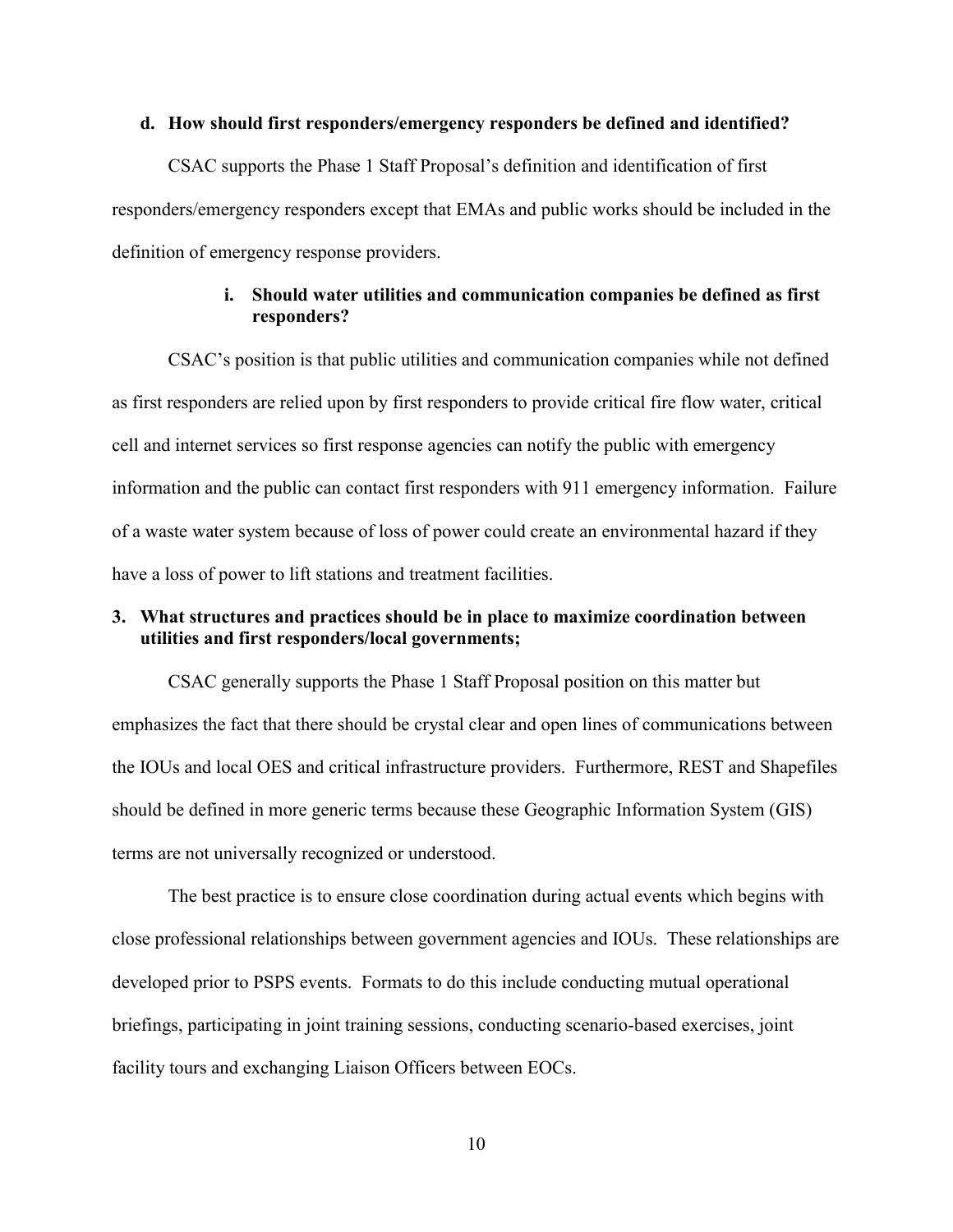CSAC further recommends that model runs using past critical weather days should be conducted to identify for local government what they are to expect when a shutdown is initiated. Currently there is no way to determine whether a shutdown will affect 100 customers or 20,000 customers on any given circuit. This emphasizes the need for accurate maps of shutdown areas because there is currently too much uncertainty.Formalized protocols that outline the roles and responsibilities of the IOUs and local government and first responders are necessary to ensure effective notification and coordination.

# **a. Should the utilities be required to embed liaison officers (who are empowered to make decisions on behalf of the utility) in emergency operations centers carried out under state and local plans consistent with SEM?**

CSAC supports the IOUs being required to embed liaison officers. This person must be

able to make decision on behalf of the utility or be able to immediately access someone who can.

Furthermore, this should be done not only at the local level but at the State Regional Emergency

Operations Center (REOC), as well.

## **4. What information should be provided to the Commission after a de-energization event to show that de-energization was used as a method of last resort and that it was in compliance with Commission rules?**

CSAC recommends that the IOU provide a comprehensive After-Action Report to the

Commission that clearly shows the timeline of the de-energization event and every action taken

with justifications for the actions taken. This report should also include how the IOUs arrived at

their decision to issue a shutdown and be shared with local Governments.

## **5. What additional provisions or protocols are necessary if de-energization of transmission lines become necessary?**

CSAC recommends that the following provisions and protocols be adopted if de-

energization of transmission lines become necessary: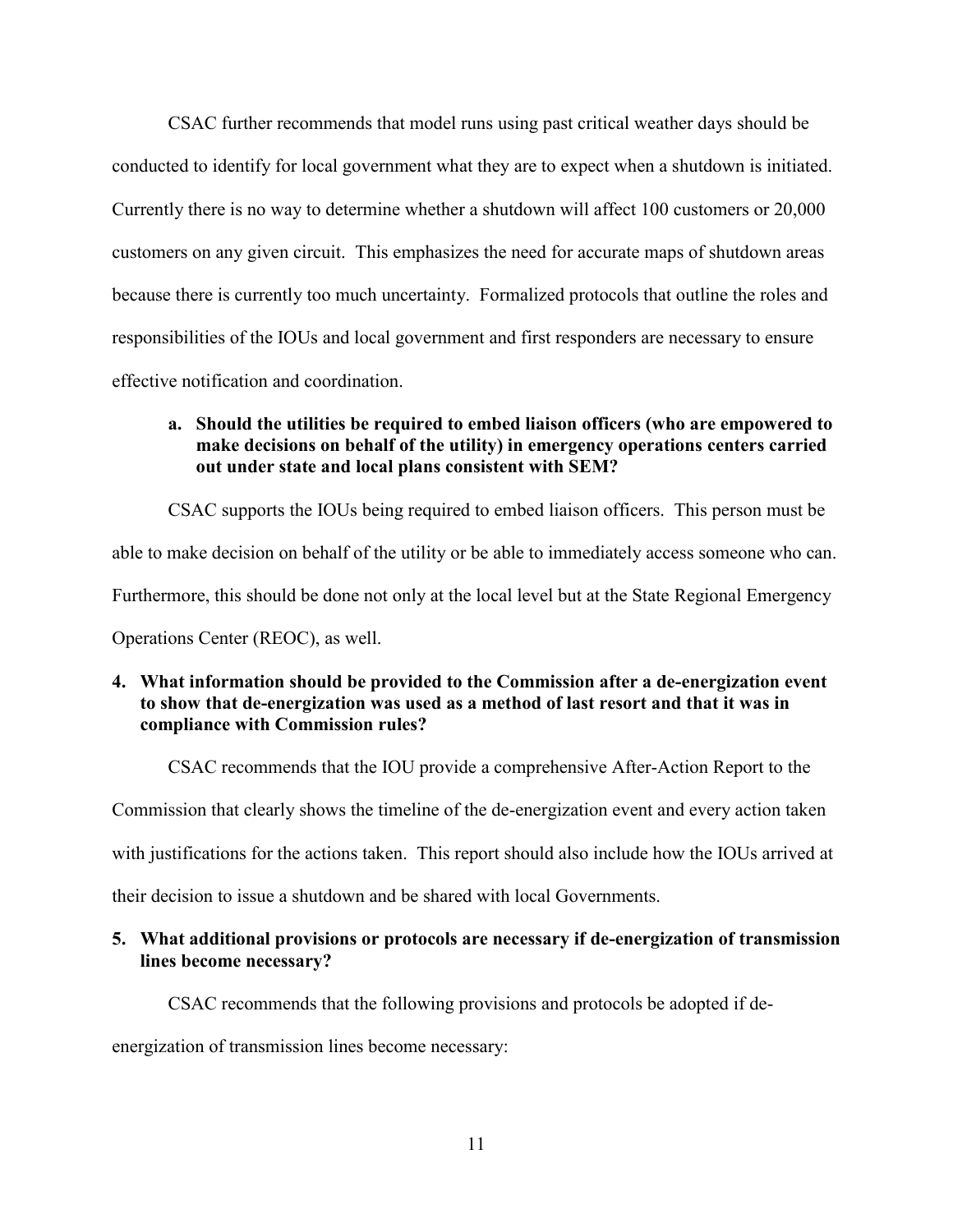- They should be formulated to provide for the least impact on critical infrastructure and transportation infrastructure.
- The scale and scope of the response should reflect the scale and scope of the events.
- All shutdowns should only be initiated if the IOUs are capable of a rapid re-energization in case a real emergency occurs that will require power to mitigate.
- Hardening and maintenance, not shutting off the power, is the most crucial method of preventing fires from electrical equipment.
- There should be an effective code of enforcement rather than shutting down power.
- There needs to be clear parameters for an event to trigger de-energization, such as humidity factors, wind speed, and dry foliage.

Furthermore, immediate power restoration is of critical importance. It is also crucial that IOUs consider that there is no point in time when power is more important than when a fastmoving wildfire is devastating a community. For example, if a de-energization event takes place and people are not able to charge their cell phones and a fire begins, that person would be unable to access an alert system. IOUs should support de-energized areas with temporary emergency assistance centers which provide the public with an area to seek climate-controlled facilities that allow for access to necessities and the ability to keep critical communication devices like cellular phones charged.

# **III. CONCLUSION**

CSAC appreciates the opportunity to provide responses to the questions posed in the Phase 1 Scoping Memo and supports many of the positions taken by the Commission in the Phase 1 Staff Proposal. However, as discussed above, many of those recommendations must be